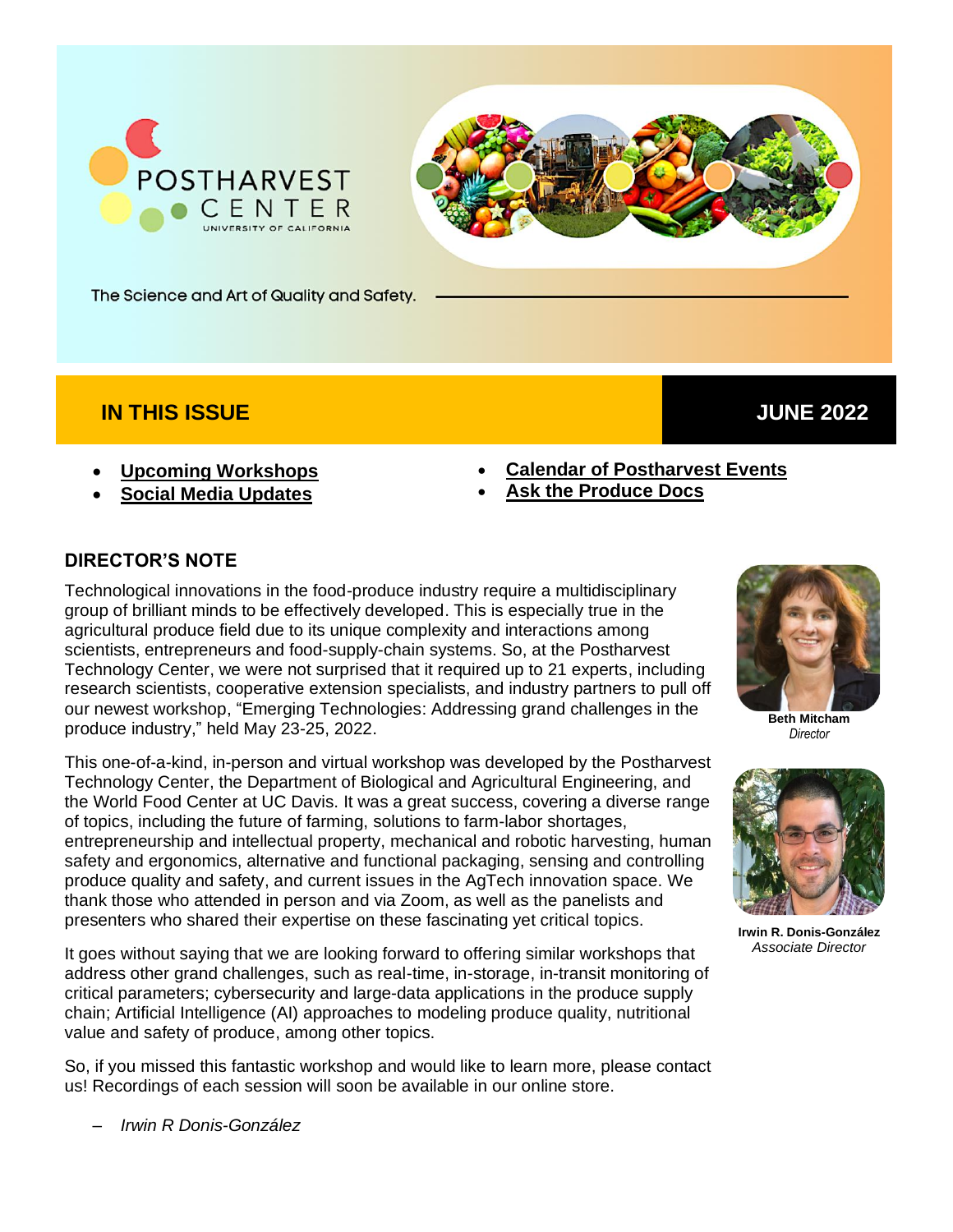# <span id="page-1-0"></span> **POSTHARVEST EDUCATION AT UC DAVIS**



# **REGISTER by 6/10 for our Postharvest Technology of Horticultural Crops Short Course!**

This popular course offers an intensive study of the underlying biology principles and latest technologies used for handling fruits, nuts, vegetables and ornamentals after harvest in California. And it's right around the corner, June 13-17, 2022!

**Our "hybrid" workshop will be offered in person on the UC Davis campus and virtually via Zoom.** The course is designed for produce handlers, service companies, quality-control personnel, research and extension specialists, and other professionals interested in current advances in produce handling, storage, transportation, safety and marketing.

An exciting feature of this year's course is our **VIRTUAL FIELD TOUR**! Join from the comfort of your living room or home office, starting on June 21<sup>st</sup> and ending on June 23<sup>rd</sup>. [REGISTER SEPARETELY FOR THE](https://registration.ucdavis.edu/Item/Details/711) **[VIRTUAL FIELD TOUR HERE!](https://registration.ucdavis.edu/Item/Details/711)**

Residents and students of developing countries who would like to *attend the virtual course or virtual tour* may be eligible for a substantial discount. If you believe you qualify for a discount, please contact Pam Devine at [pwdevine@ucdavis.edu.](mailto:pwdevine@ucdavis.edu) Please visit our [website](https://postharvest.ucdavis.edu/Workshops/Postharvest_Technology_of_Horticultural_Crops_Short_Course/) for more information – or **[REGISTER](https://registration.ucdavis.edu/Item/Details/800) NOW!**

### **Sept. 20-22, 2022 - Fresh-cut Products: Maintaining Quality & Safety**

Registrations will open soon for our Fresh-cut Products Workshop, which provides an intensive and substantive overview of fresh-cut production, processing, packaging, distribution and quality assurance. Participants gain working knowledge of established and new procedures through topic-related sessions and demonstrations. The workshop will feature discussions on fresh-cut marketing, new packaging, product physiology, microbial control, and sensory evaluation. Our practical demonstration on the impact of temperature on packaged product quality reinforces all the temperature-related discussions. Please visit our [website](https://postharvest.ucdavis.edu/Workshops/Postharvest_Technology_of_Horticultural_Crops_Short_Course/) for more information!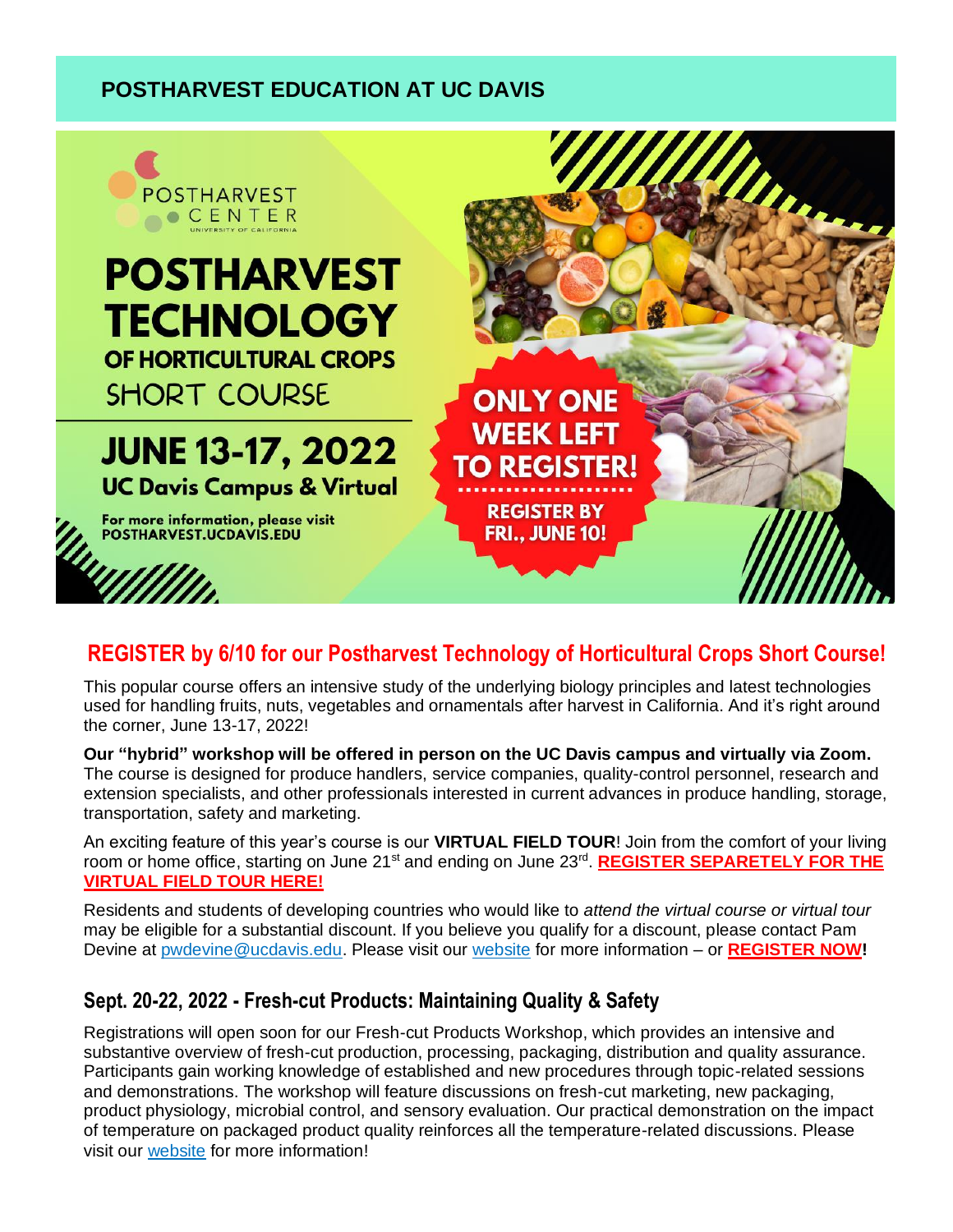## <span id="page-2-0"></span> **SOCIAL MEDIA UPDATES**





**Mitch McCartney** is the Director of Research at BioMEMS Lab at UC Davis. At our recent Emerging Tech workshop, he gave an engaging presentation on how to measure volatile organic compounds (VOCs) in fresh and dry produce.



**Janine Elliott**, Assoc. Director of Venture Catalyst at UC Davis, was one of the keynote speakers at our Emerging Tech workshop. We enjoyed learning about how she helps turn UC Davis-based ideas and inventions into profitable ventures.



**David Slaughter** was featured in this short Emerging Tech promo video. The workshop is over, but David's brilliance on the topic of SmartFarms was a major highlight of the event that we're sure many attendees are still pondering today. Click the video thumbnail above to hear David explain why SmartFarms are the future of farming. (And please subscribe to our Facebook page while you're there!)



Day two of our Emerging Tech workshop ended with a "sense" of excitement over everything we learned during our Sensing & Controlling session, with the roundtable lasting just past 5 p.m. From left, **Mitch McCartney** (BioMEMS Lab), **Roberto Moreno** (TOMRA), **Irwin R. Donis-González** (Dept. of Bio & Ag Engineering, UC Davis) and on the screen, **Galen George** (CID Bio-Science).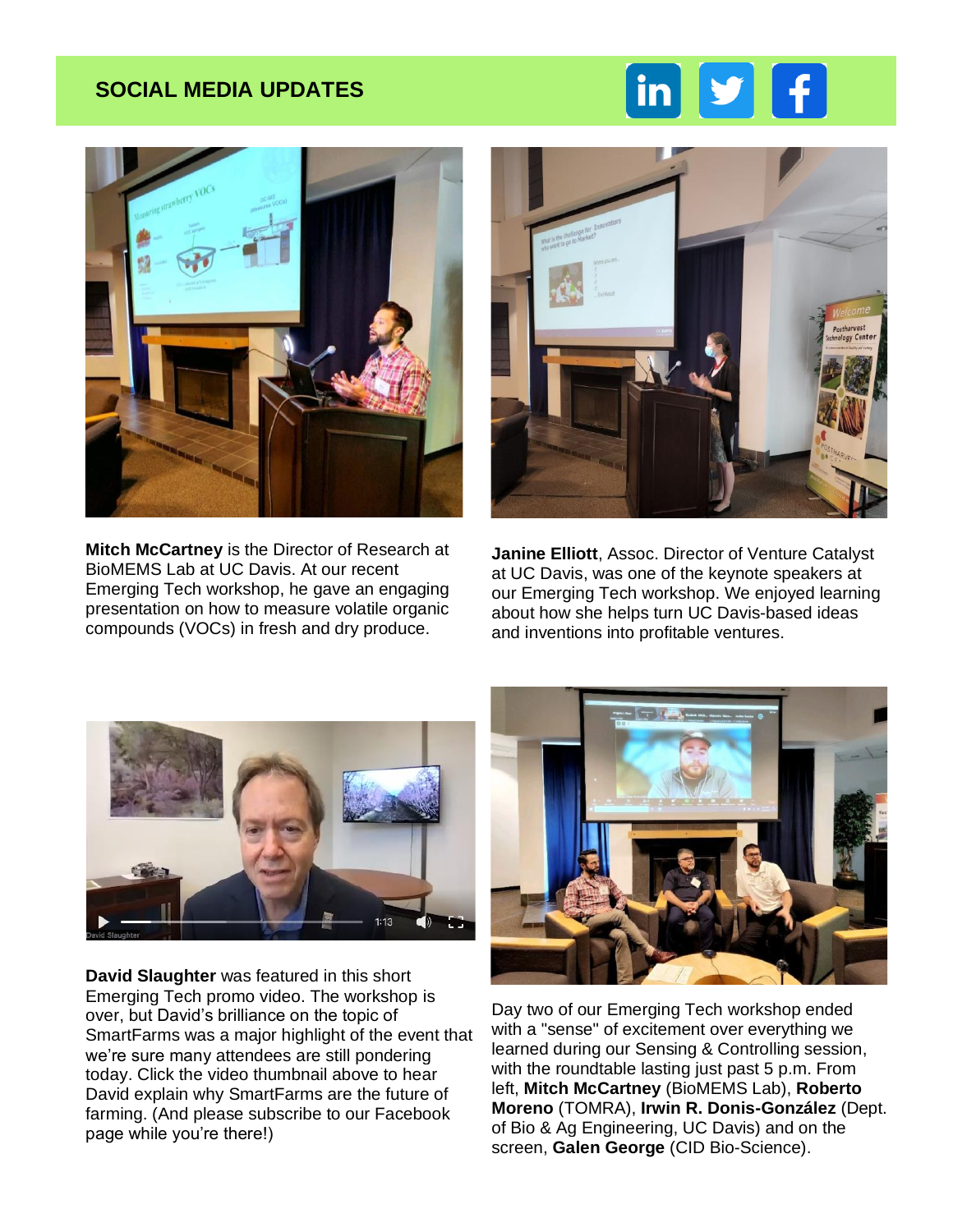## <span id="page-3-0"></span> **CALENDAR OF POSTHARVEST EVENTS**



- **June 13-17, 2022 – [REGISTER BY JUNE 10, 2022!](https://registration.ucdavis.edu/Item/Details/800) [Postharvest Technology of Horticultural Crops Short Course](http://postharvest.ucdavis.edu/Workshops/Postharvest_Technology_of_Horticultural_Crops_Short_Course/)** UC Postharvest Technology Center, Davis, CA
- **August 14-20, 2022 [International Horticulture](https://www.ihc2022.org/) Congress** Angers, France
- **September 20-22, 2022 – REGISTRATION OPENING SOON! [Fresh-cut Products Workshop: Maintaining Quality & Safety](https://postharvest.ucdavis.edu/Workshops/Fresh-cut_Products_Workshop__Maintaining_Quality_-_Safety/)** UC Postharvest Technology Center, Davis, CA
- **October 25-27, 2022 [Fresh Summit](https://10times.com/produce-marketing-association-fresh-summit)** Produce Marketing Association, Orlando, FL
- **March 7-9, 2023 [Fruit Ripening & Ethylene Management Workshop](https://postharvest.ucdavis.edu/Workshops/Fruit_Ripening_-_Ethylene_Management_342/)** UC Postharvest Technology Center, Davis, CA
- **November 11-15, 2024 [Postharvest 2024](https://www.scienceevents.co.nz/postharvest2024)** ISHS International Postharvest Symposium, Rotorua, New Zealand

### <span id="page-3-1"></span> **ASK THE PRODUCE DOCS**

**BANANA RIPENESS CHART** 



**Q:** Would it be easier to preserve quality on climacteric fruits, since they continue 'ripening' than non-climacteric where there is no more physiological change?

**A:** There are still other physiological changes that might not be desirable in climacteric fruit, such as overripening or senescence. So, the statement is not correct. Climacteric fruit can be harder to control because their metabolism is more active, and they deteriorate at a faster rate (such as most tropical fruit).

*– Barbara Blanco-Ulate*